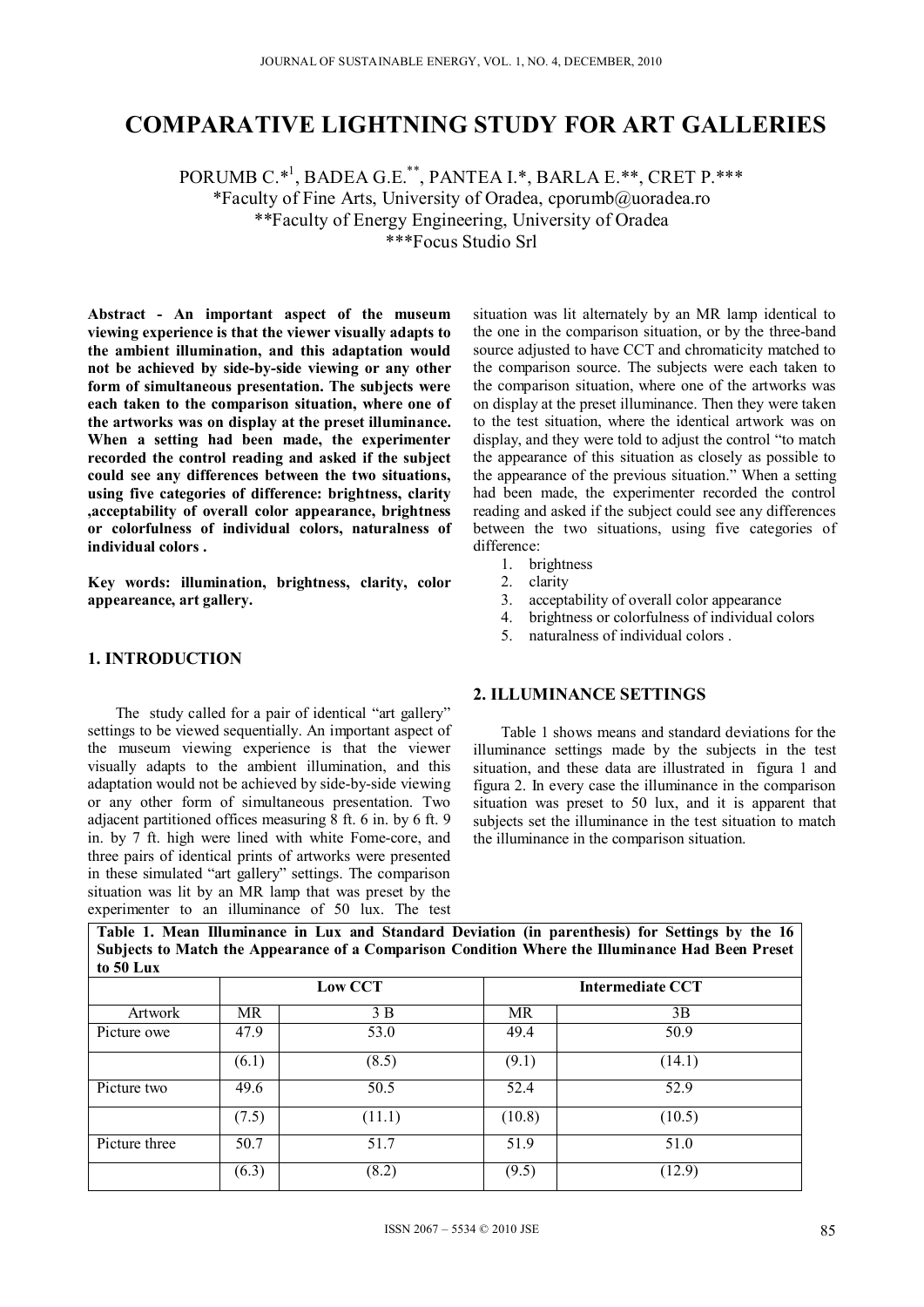



## **3. ASSESSMENTS OF APPEARANCE**

 Tables 2–7 show the distributions of the subjects' assessments of the appearance of the experimental condition in the test situation relative to the matching condition in the comparison situation. It can be seen that there are few instances of subjects reporting anything more than a slight difference between the appearances of the two rooms. In fact, all of the mean values correspond to fractional parts of a slight difference, and in many cases the reported difference of appearance between the three-band source and the comparison MR source was less than the reported difference between identical MR sources.

| Table 2. Subjective Assessment Ratings for picture owe<br>$CCT-2850K$ |                        |        |                   |      |      |      |         |         |
|-----------------------------------------------------------------------|------------------------|--------|-------------------|------|------|------|---------|---------|
| <b>Criterion</b>                                                      | Light<br><b>Source</b> | Rating | Average<br>Rating |      |      |      |         |         |
| $-3$                                                                  | $-2$                   | $-1$   | U                 | $+1$ | $+2$ | $+3$ |         |         |
| <b>Brightness</b>                                                     | <b>MR</b>              |        |                   |      | 12   | 3    |         | $+0.12$ |
| $3-B$                                                                 |                        |        | ി                 | 10   |      |      | $+0.19$ |         |
| Clarity                                                               | MR                     |        |                   | 2    | 10   | 3    |         | $-0.06$ |
| $3-B$                                                                 |                        | ↑      | 4                 | 6    | 4    |      | $-.025$ |         |
| Overall color                                                         | MR                     |        |                   |      | 10   | 5    |         | $+0.25$ |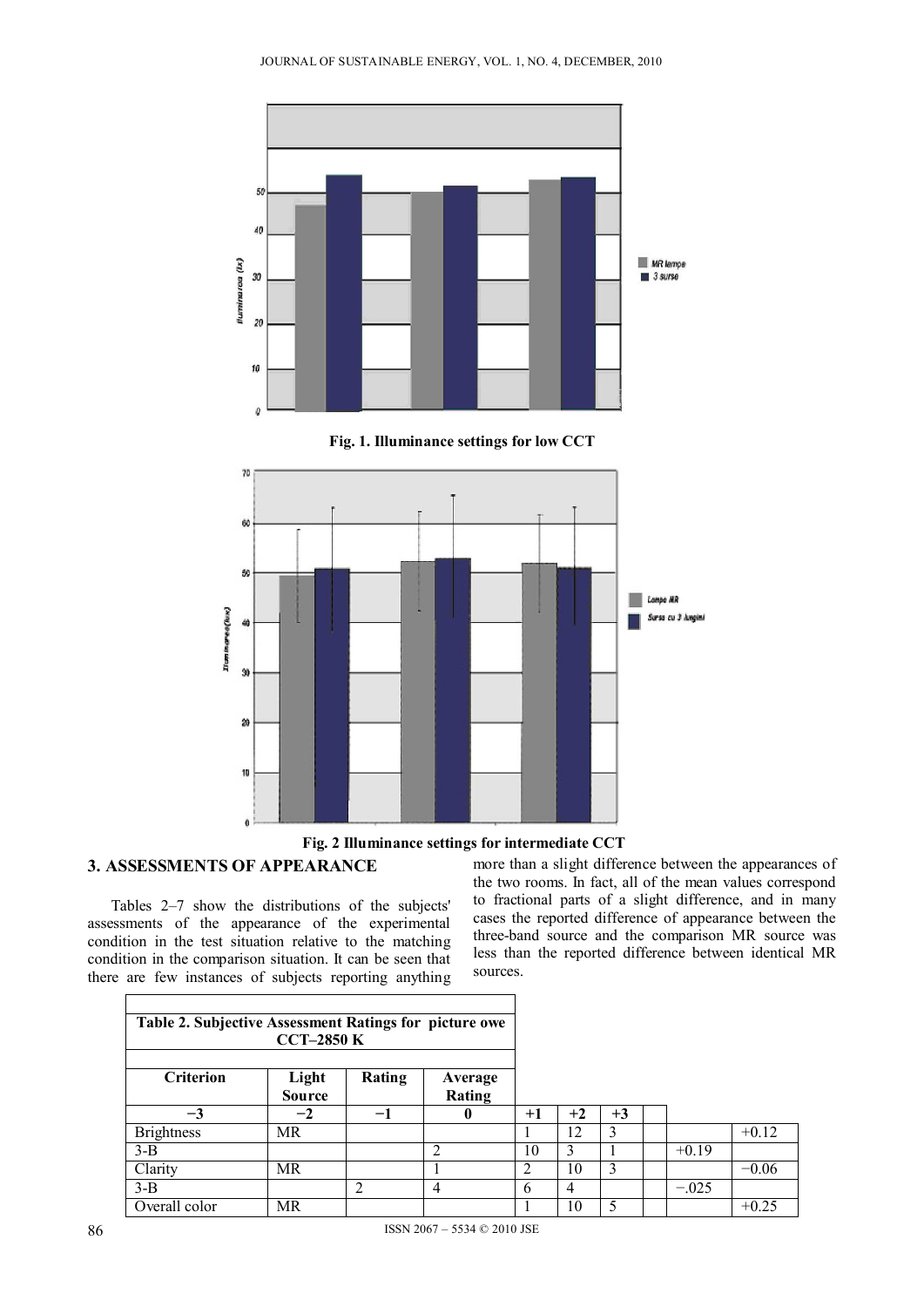| appearance        |    |  |           |    |  |         |         |
|-------------------|----|--|-----------|----|--|---------|---------|
| $3-B$             |    |  |           |    |  | $+0.5$  |         |
| Individual colors | MR |  |           | 14 |  |         | $+0.12$ |
| $3-B$             |    |  | ר ו<br>IJ |    |  | $+0.06$ |         |
| Naturalness       | MR |  |           | 13 |  |         |         |
| $3-B$             |    |  |           |    |  | $+0.06$ |         |

# **Table 3. Subjective Assessment Ratings for picture**

| two CCT 2850 K    |                        |                |                   |                |                |                |   |          |          |
|-------------------|------------------------|----------------|-------------------|----------------|----------------|----------------|---|----------|----------|
| <b>Criterion</b>  | Light<br><b>Source</b> | Rating         | Average<br>Rating |                |                |                |   |          |          |
| $-3$              | $-2$                   | $-1$           | 0                 | $+1$           | $+2$           | $+3$           |   |          |          |
| <b>Brightness</b> | MR                     |                | 1                 | 4              | 10             | I.             |   |          | $-0.31$  |
| $3-B$             |                        |                | 3                 | 8              | 4              |                |   | $-0.06$  |          |
| Clarity           | <b>MR</b>              |                |                   | $\overline{2}$ | 14             |                |   |          | $-0.12$  |
| $3-B$             |                        | $\overline{2}$ | 1                 | 9              | 3              | 1              |   | $\theta$ |          |
| Overall color     | MR                     |                |                   | л.             | 14             |                | 1 |          | $+0.06$  |
| appearance        |                        |                |                   |                |                |                |   |          |          |
| $3-B$             |                        | $\overline{2}$ | $\overline{4}$    | 6              | 3              | 1              |   | $-0.19$  |          |
| Individual        | MR                     |                |                   | 3              | 11             | $\overline{2}$ |   |          | $-0.06$  |
| colors            |                        |                |                   |                |                |                |   |          |          |
| $3-B$             | 1                      | 3              | $\overline{2}$    | 5              | $\overline{4}$ |                |   | $-0.31$  |          |
| Naturalness       | MR                     |                |                   |                | 14             | 1              |   |          | $\theta$ |
| $3-B$             |                        | $\overline{2}$ | $\overline{4}$    | 9              |                |                |   | $-0.44$  |          |

| Table 4. Subjective Assessment Ratings for picture<br>three CCT 2850 K |                        |                |                   |                |      |                |   |         |          |
|------------------------------------------------------------------------|------------------------|----------------|-------------------|----------------|------|----------------|---|---------|----------|
| <b>Criterion</b>                                                       | Light<br><b>Source</b> | Rating         | Average<br>Rating |                |      |                |   |         |          |
| $-3$                                                                   | $-2$                   | -1             | 0                 | $+1$           | $+2$ | $+3$           |   |         |          |
| <b>Brightness</b>                                                      | <b>MR</b>              |                |                   |                | 11   | 3              |   | 1       | $+0.31$  |
| $3-B$                                                                  |                        |                |                   | 6              | 8    | $\overline{2}$ |   | $+0.75$ |          |
| Clarity                                                                | <b>MR</b>              |                | $\overline{2}$    | 3              | 11   |                |   |         | $-0.44$  |
| $3-B$                                                                  |                        |                | л.                | 7              | 6    | 1              |   | $+0.25$ |          |
| Overall color                                                          | MR.                    |                |                   | $\overline{2}$ | 10   | 3              | 1 |         | $+0.19$  |
| appearance                                                             |                        |                |                   |                |      |                |   |         |          |
| $3 - B$                                                                |                        | 1              | $\overline{4}$    | 6              | 5    |                |   | $-0.06$ |          |
| Individual                                                             | MR                     |                |                   | 5              | 8    | $\overline{2}$ |   |         | $-0.06$  |
| colors                                                                 |                        |                |                   |                |      |                |   |         |          |
| $3-B$                                                                  | 1                      | $\overline{2}$ | 1                 | 9              | 3    |                |   | $-0.31$ |          |
| <b>Naturalness</b>                                                     | <b>MR</b>              |                |                   | 3              | 11   | 1              |   |         | $\Omega$ |
| $3 - B$                                                                |                        | $\overline{2}$ | 3                 | 7              | 4    |                |   | $-0.19$ |          |

| Table 5. Subjective Assessment Ratings for picture<br>owe CCT 4200 K |                        |                |                   |                |                |                |          |          |
|----------------------------------------------------------------------|------------------------|----------------|-------------------|----------------|----------------|----------------|----------|----------|
| <b>Criterion</b>                                                     | Light<br><b>Source</b> | Rating         | Average<br>Rating |                |                |                |          |          |
| $-3$                                                                 | $-2$                   | $-1$           | 0                 | $+1$           | $+2$           | $+3$           |          |          |
| <b>Brightness</b>                                                    | <b>MR</b>              |                |                   | $\mathbf{2}$   | 11             | $\mathbf{2}$   |          | $+0.13$  |
| $3-B$                                                                |                        |                | 2                 | 10             | 4              |                | $+0.13$  |          |
| Clarity                                                              | <b>MR</b>              |                |                   | 3              | 11             | $\overline{c}$ |          | $-0.06$  |
| $3-B$                                                                |                        | 1              | 6                 | 7              | $\mathfrak{D}$ |                | $-0.38$  |          |
| Overall color                                                        | <b>MR</b>              |                |                   | $\overline{2}$ | 14             |                |          | $-0.13$  |
| appearance                                                           |                        |                |                   |                |                |                |          |          |
| $3-B$                                                                |                        | $\overline{2}$ | 6                 | 7              |                |                | $-0.56$  |          |
| Individual colors                                                    | <b>MR</b>              |                |                   |                | 14             |                |          | $\theta$ |
| $3 - B$                                                              |                        | $\mathbf{1}$   |                   | 11             | 3              |                | $\Omega$ |          |
| Naturalness                                                          | MR                     |                |                   |                | 14             |                |          | $-0.19$  |
| $3-B$                                                                |                        | 1              | $\overline{4}$    | 11             |                |                | $-0.38$  |          |

**Table 6. Subjective Assessment Ratings for picture**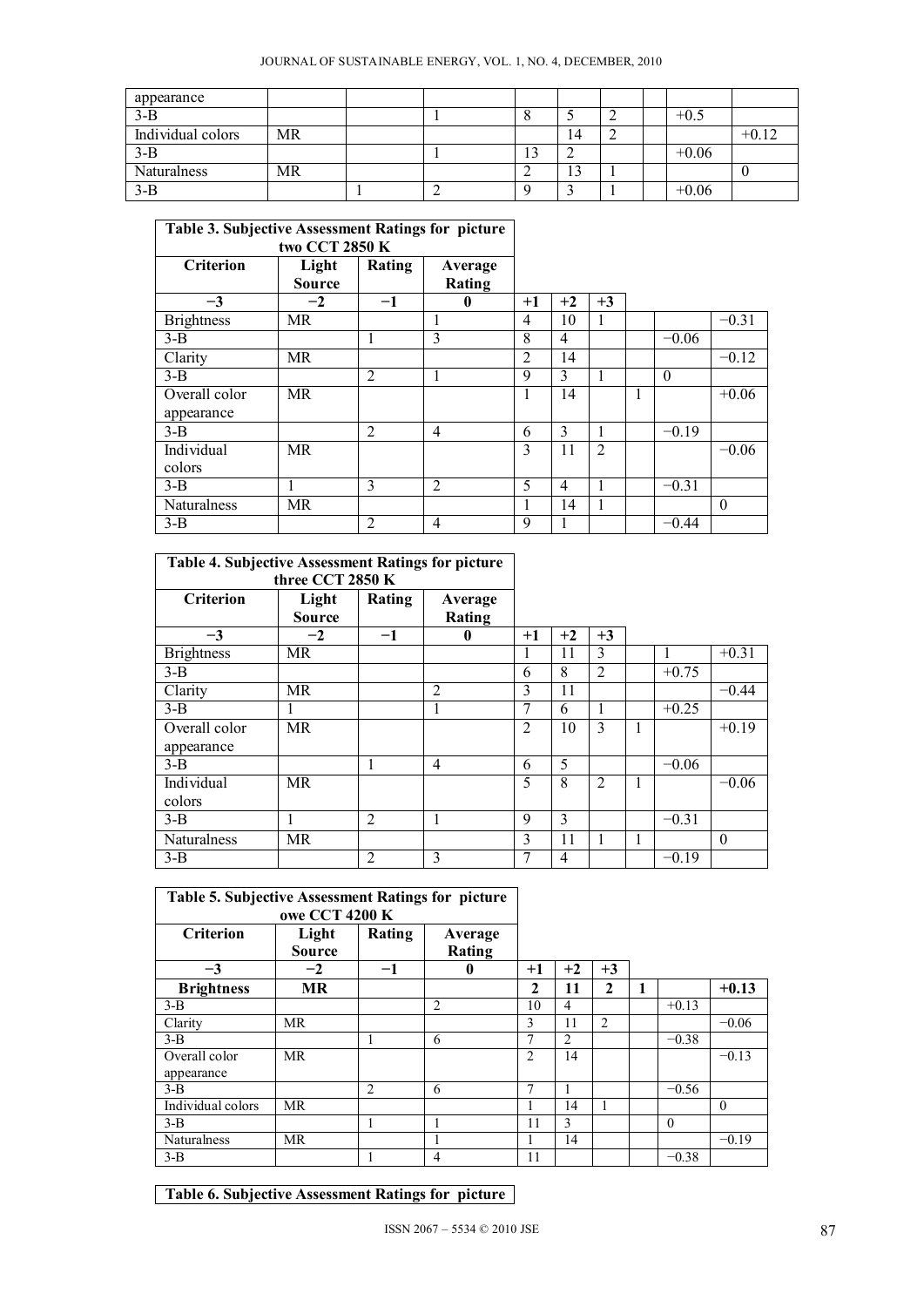|                    | two CCT 4200 K         |        |                   |                |                |                |   |          |          |
|--------------------|------------------------|--------|-------------------|----------------|----------------|----------------|---|----------|----------|
| <b>Criterion</b>   | Light<br><b>Source</b> | Rating | Average<br>Rating |                |                |                |   |          |          |
| $-3$               | $-2$                   | $-1$   | 0                 | $+1$           | $+2$           | $+3$           |   |          |          |
| <b>Brightness</b>  | MR                     |        |                   | $\overline{4}$ | 10             | $\overline{2}$ | 1 |          | $\theta$ |
| $3-B$              |                        |        | $\overline{2}$    | 12             | $\overline{2}$ |                |   | $\theta$ |          |
| Clarity            | MR                     |        |                   |                | 13             | $\mathcal{E}$  |   |          | $+0.19$  |
| $3-B$              |                        |        | 1                 | 13             | $\overline{2}$ |                |   | $+0.06$  |          |
| Overall color      | MR                     |        | 1                 | $\overline{c}$ | 11             |                | 1 |          | $-0.06$  |
| appearance         |                        |        |                   |                |                |                |   |          |          |
| $3-B$              |                        | 3      | 5                 | 5              | 3              |                |   | $-0.50$  |          |
| Individual         | MR                     |        |                   | $\overline{4}$ | 8              | $\overline{2}$ |   |          | $-0.25$  |
| colors             |                        |        |                   |                |                |                |   |          |          |
| $3-B$              |                        | 3      | 3                 | $\mathcal{I}$  | 3              |                |   | $-0.38$  |          |
| <b>Naturalness</b> | MR                     |        |                   | $\overline{2}$ | 14             |                |   |          | $-0.13$  |
| $3 - B$            |                        | 1      | $\overline{4}$    | 9              | $\overline{2}$ |                |   | $-0.25$  |          |

| Table 7. Subjective Assessment Ratings for picture |                        |                |                   |                |                |                |                |          |         |
|----------------------------------------------------|------------------------|----------------|-------------------|----------------|----------------|----------------|----------------|----------|---------|
|                                                    | three CCT 4200 K       |                |                   |                |                |                |                |          |         |
| <b>Criterion</b>                                   | Light<br><b>Source</b> | Rating         | Average<br>Rating |                |                |                |                |          |         |
| $-3$                                               | $-2$                   | $-1$           | U                 | $+1$           | $+2$           | $+3$           |                |          |         |
| <b>Brightness</b>                                  | <b>MR</b>              |                |                   |                | 10             | 6              |                |          | $+0.38$ |
| $3-B$                                              |                        | 1              | $\overline{2}$    | 8              | 5              |                |                | $+0.06$  |         |
| Clarity                                            | MR                     |                |                   | $\overline{2}$ | 9              | 3              | $\overline{2}$ |          | $+0.31$ |
| $3-B$                                              |                        |                | 4                 | 8              | $\overline{2}$ | 1              |                | $-0.13$  |         |
| Overall color                                      | <b>MR</b>              |                |                   | 3              | 11             | $\overline{2}$ |                |          | $-0.06$ |
| appearance                                         |                        |                |                   |                |                |                |                |          |         |
| $3-B$                                              |                        | 3              |                   | 8              | $\overline{2}$ | $\overline{2}$ |                | $\theta$ |         |
| Individual                                         | MR                     |                |                   | $\overline{2}$ | 10             | 3              |                |          | $+0.19$ |
| colors                                             |                        |                |                   |                |                |                |                |          |         |
| $3-B$                                              |                        | $\overline{2}$ |                   | 6              | 4              | 3              |                | $+0.31$  |         |
| <b>Naturalness</b>                                 | MR                     |                |                   |                | 13             | 3              |                |          | $+0.19$ |
| $3 - B$                                            |                        | 1              | л.                | 8              | 3              | 3              |                | $+0.38$  |         |

 The brightness and clarity criteria attracted very few comments from the subjects. The color appearance of the picture owe print illuminated by the three-band source attracted several comments. Some subjects who rated the difference favorably described the test situation as appearing "more white," while others who rated it unfavorably criticized the nonuniformity of color appearance. Despite painstaking adjustment, the blending of the colored light sources in the test situation was imperfect, and this shortcoming was more evident when viewing the achromatic print than when viewing the chromatic artworks. The colors were described as "less vivid" or "faded," particularly the red pigment. However, at the lower CCT there was some favorable comment that the blue pigment appeared brighter, and also unfavorable comment that there was an overall cooler appearance. These comments are understandable. Incandescent filament lighting enhances the apparent saturation of red colored surfaces, particularly at the lower CCT, and reduces the apparent saturation of blue surface colors.The appearance of the picture three painting under the threeband source attracted a variety of both favorable and unfavorable comments. At the lower CCT, favorable

assessments ("colors seem to look better") were matched by unfavorable assessments (colors "more washed out"). At the higher CCT, flesh tones were criticized.

### **4. CONCLUSIONS**

Subjects had been instructed to match the appearance of the test gallery to the comparison gallery. Thornton would have predicted that they would select a lower illuminance for the three-band source because, he claims, this source has greater visual clarity; but this was not the case. The subjects matched the illuminance in the test gallery to the illuminance in the comparison gallery in every case, indicating that illuminance effectively evaluated the overall sense of equality of appearance despite the very different spectral compositions of the two types of lighting. The fact that the three-band source provides a given illuminance with substantially lower irradiance on the illuminated object offers a significant benefit for conservation. For the light sources used in the experiment, the irradiances in watts per square meter (W/m2) to provide 50 lux on the artworks are shown in table 8.

**Table 8. Irradiances in Watts per Square Meter for Illuminance of 50 Lux**